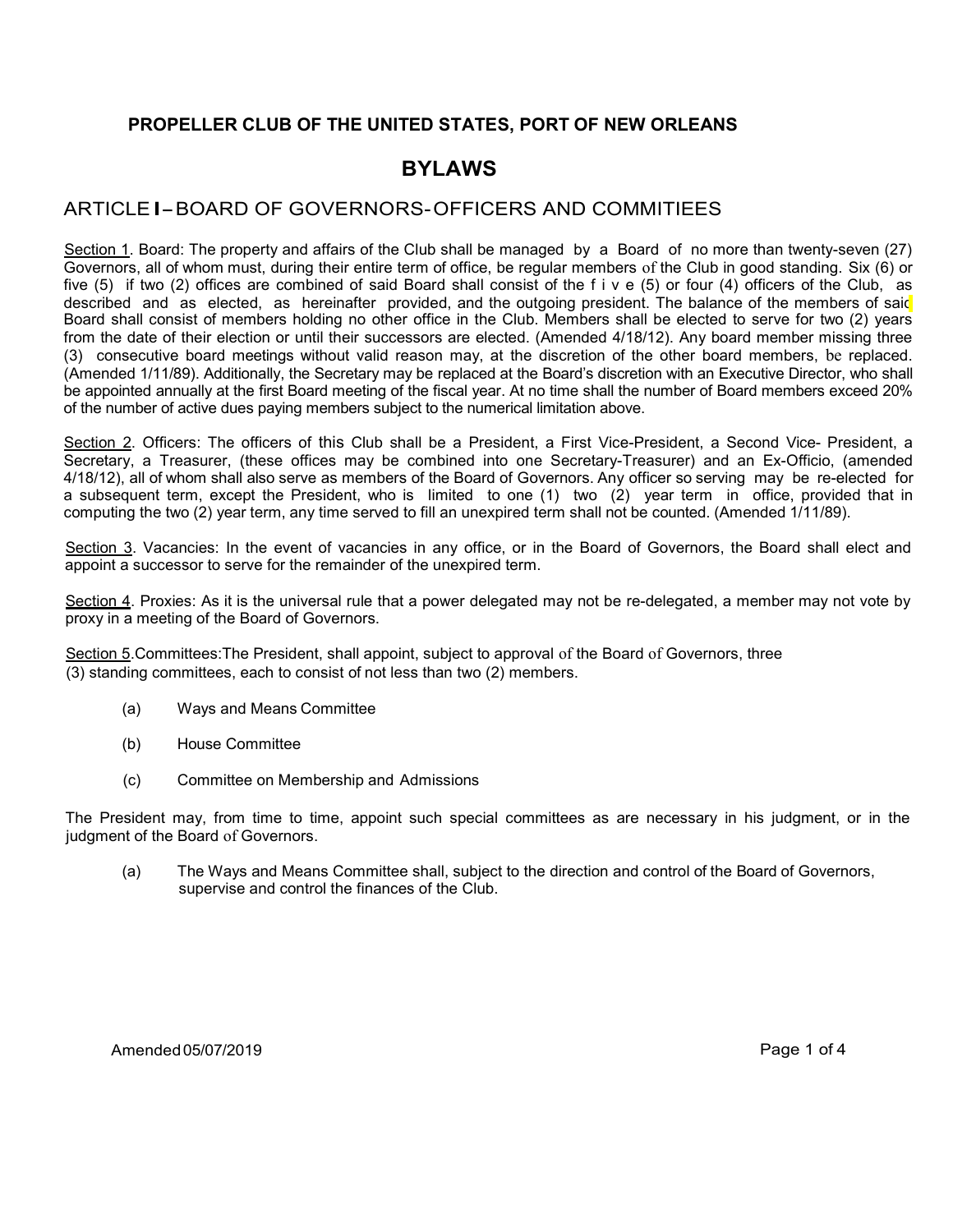#### PROPELLER CLUB OF THE UNITED STATES, PORT OF NEW ORLEANS

# BYLAWS

- (b) The House Committee shall, subject to the direction and control of the Board of Governors prepare and arrange programs for the regular and special meetings of the Club. They shall prepare and arrange such social functions as may be directed by the Board of Governors.
	- (c) The Committee on Membership and Admissions shall, subject to the authority of the Board of Governors, assist the Secretary in the maintenance of the list of members, devote their best efforts and endeavor in the securing of new members and shall pass on all applications for membership and make recommendations to the Board of Governors.

#### Article II - NOMINATIONS

Section 1. Nominations for the ensuing election year (which is the odd numbered year) for President, First and Second Vice President, Secretary, Treasurer and members of the Board of Governors shall be made by a nominating committee, consisting of not less than three members, appointed by the President, with the advice and consent of the Board of Governors. The Nominating Committee shall submit the names of one or more candidates for each of the Club Officers and for the Board of Governors. Such nominations shall be filed with the Secretary not less than thirty (30) days prior to the meeting at which the election will be held, and the members shall be notified of such nominations immediately. Nominations may be made independently by no less than twelve (12) members of the Club who shall file with the Secretary the names of such candidates (over the signatures of the proposers) not less than twenty (20) days prior to the annual meeting and the members shall be notified (by Email or USPS mail) of such nominations immediately. Any group, including the Nominating Committee, submitting nominations shall indicate to the Secretary that their candidates have been personally contacted and have agreed to serve if elected. (Amended 3/02/06).

Section 2. No candidates for members of the Board of Governors nor for any of the officers provided for herein, shall be balloted for unless proposed by one (1) of the two (2) above described methods.

# ARTICLE III - DUTIES OF OFFICERS

Section 1. President: It shall be the duty of the President, when present, to preside at all meetings of the Board of Governors, and of the Club, to perform the duties as a member of the Board of Governors of the Club, and to perform such other duties as ordinarily pertain to the office. (Amended 1/11/89).

Section 2. First Vice-President: It shall be the duty of the First Vice-President, in the absence of the President, to preside at meetings of the Board of Governors, and of the Club, and to perform such other duties as ordinarily pertain to the office. (Amended 01/11/89).

Section 3. Second Vice-President: It shall be the duty of the Second Vice-President, in the absence of both the President and the First Vice-President, to preside at meetings of the Board of Governors, and of the Club, and to perform such other duties as ordinarily pertain to the office. (Amended 1/11/89).

Section 4. Secretary: It shall be the duty of the Secretary to keep the records of membership, send out notices of meetings of the Club and of the Board of Governors of the Club and committees, record and preserve the minutes of such meetings, make the required reports to the Propeller Club of the United States, and perform such other duties as usually pertain to the office. (Amended 01/11/89). The appointed "Executive Director" will assume these duties as required.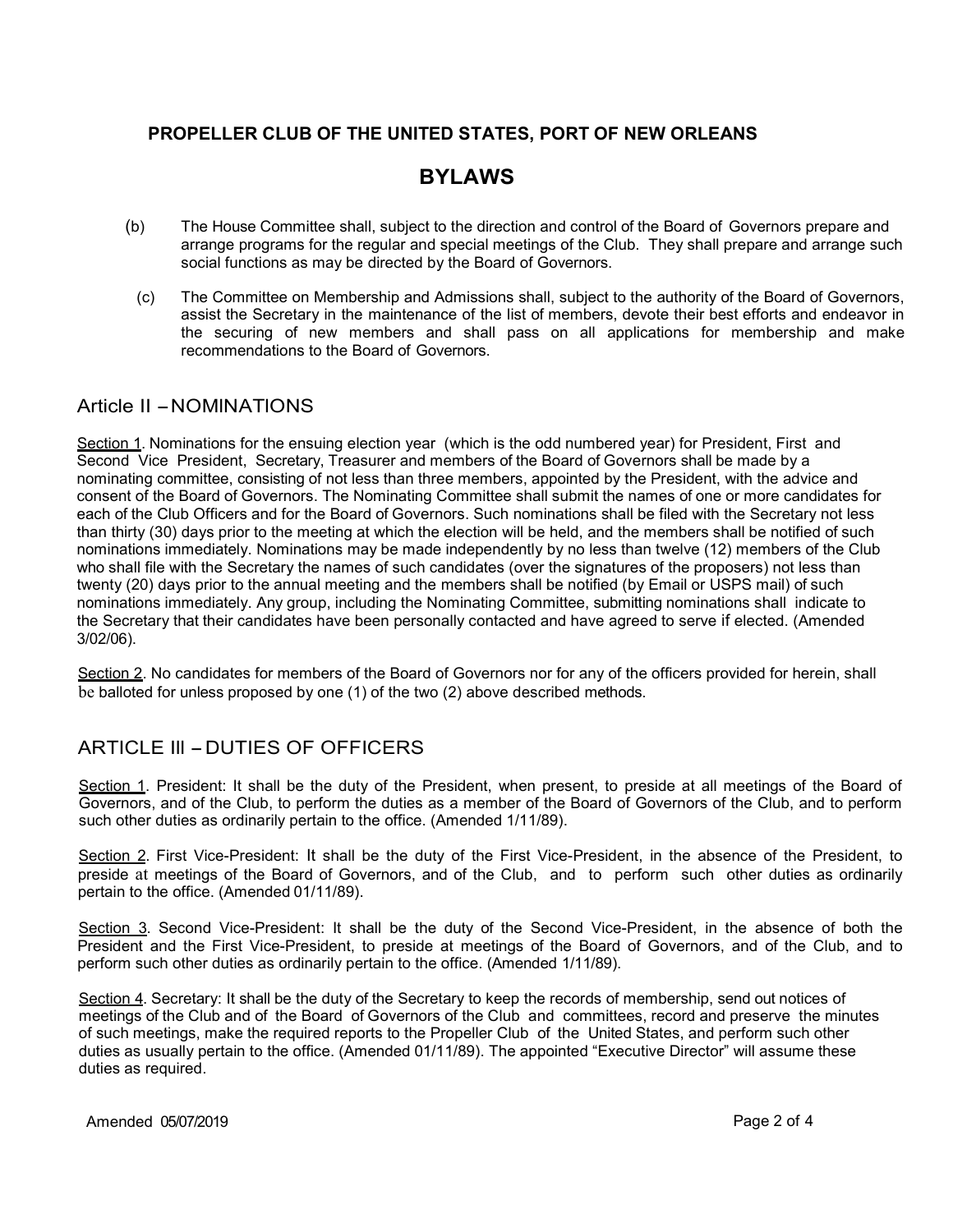Section 5."Treasurer It shall be the duty of the Treasurer to have custody of all funds, accounting for the

same to the Club at its annual meeting and at any other time upon request by the Board of Governors and to perform such other duties as pertain to the office. (Amended 01/11/89). The appointed "Executive Director" may, with the concurrence of the Treasurer, assist in keeping the financial records and financial reports of the club.

Section 6. Ex-Officio: It shall be the duty of the immediate Past President to Chair the Committee comprised of Past Presidents for selecting the "Maritime Person of the Year" Award and presenting the results to the Board of Governors.

## ARTICLE IV-MEETINGS AND ELECTIONS

Section 1. Meetings of the Club: Meetings of the Club shall be held on such dates and at such times and places as may be established by the Board of Governors. (Amended 1/11/89).

Section 2.Meetings of the Board of Governors: Meetings of the Board of Governors shall be held monthly on such dates and at such times and places as may be established by the Board. ln addition to regular1y scheduled meetings, Special Meetings of the Board of Governors, when deemed necessary, may be called by the President, or in his absence the First Vice-President, or in the absence of the President and the First Vice-President, by the Second Vice-President. When five (5) members of the Board of Governors so petition in writing to the Secretary, a Special Meeting of the Board of Governors shall be called by the President, the First Vice-President, or the Second Vice-President respectively, whomever at the time is qualified to preside. Seven (7) members of the Board of Governors, at any regular or special meeting of the Board, shall constitute a quorum. (Amended 3/02/06).

Section 3. Special Meeting of the Club. In addition to regularly scheduled meetings, Special Meetings of the, Club when deemed necessary, may be called by the President, or in his absence, the First Vice- President, or in the absence of the President and the First Vice-President, by the Second Vice-President. When ten (10) members of the Club so petition in writing to the Secretary, a Special Meeting of the Club shall be called by the President, the First Vice-President, or the Second Vice-President, respectively, whomever at the time is qualified to preside. (Amended 01/11/89).

Section 4. Quorum: Those 10 members present at any regular or Special Meeting of the Club, of which the membership has been properly notified not less than ten (10) days in advance, shall constitute a quorum. (Amended 01/11/89).

#### ARTICLE V- DUES

Section 1. There shall be no initiation fee required from an applicant who can qualify as a member.

Section 2. Annual dues shall be prescribed by the Board of Governors and shall be payable in advance on the first day of January. (Amended 02/12/2009).

Section 3. Any new member admitted between January 1 and June 30 shall be required to remit a full year's dues with the application for membership. Any new member admitted between July 1 and December 31 will be required to remit a half year's dues with the application for membership. (Amended 02/12/2009)

#### **ARTICLE VI-FINANCES**

Section 1. The Treasurer shall deposit funds of the Club in a bank to be named by the Board of Governors.

Section 2. After approval by any one other officer, all bills shall be paid by the Treasurer with checks signed by any two officers. The Treasurer shall submit a report of all the Club's financial transactions to the Board at the close of fiscal year for the Board's approval. (The fiscal Year shall be July 1 through June 30 of the following year)

Section 3. Officers having charge or control of funds may give bond as may be required by the Board of Governors for the safe custody of the funds of the Club, the cost of the bond to be borne by the Club.